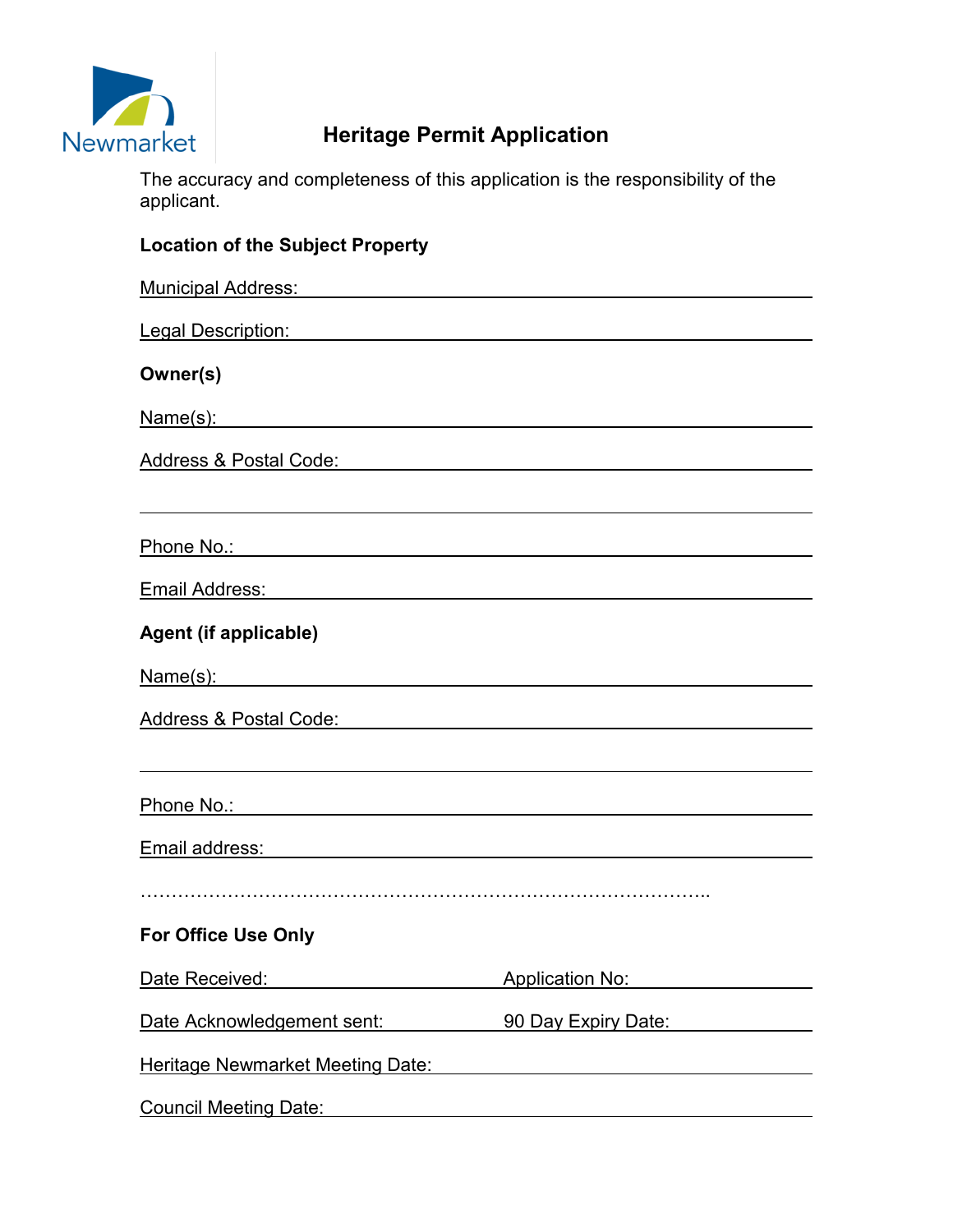# **A. Purpose of Application**

Describe the purpose of the application, outlining the nature of your proposals including whether you are just altering an existing building / structure, whether the works involve any demolition, whether new construction is proposed and any alterations to existing landscaping.

#### **B. Related applications**

Does the proposal also require approvals under the Planning Act, such as a Minor Variance or Site Plan?

Yes / No (Please circle)

If yes:

 $\overline{a}$  $\overline{a}$ 

 $\overline{a}$ 

 $\overline{a}$ 

 $\overline{a}$ 

 $\overline{a}$  $\overline{a}$  $\overline{a}$  $\overline{a}$  $\overline{a}$  $\overline{a}$  $\overline{a}$  $\overline{a}$ 

- **1.** Please acknowledge that in an effort to streamline the process, you are aware that the Heritage Permit Application, in general, should be approved first before a Minor Variance or a Site Plan Application is approved: I acknowledge: (Please initial)
- **2.** Please indicate any related file numbers.
- **C. Details of plans and other related materials (including specifications, samples and photographs) submitted to support your application.**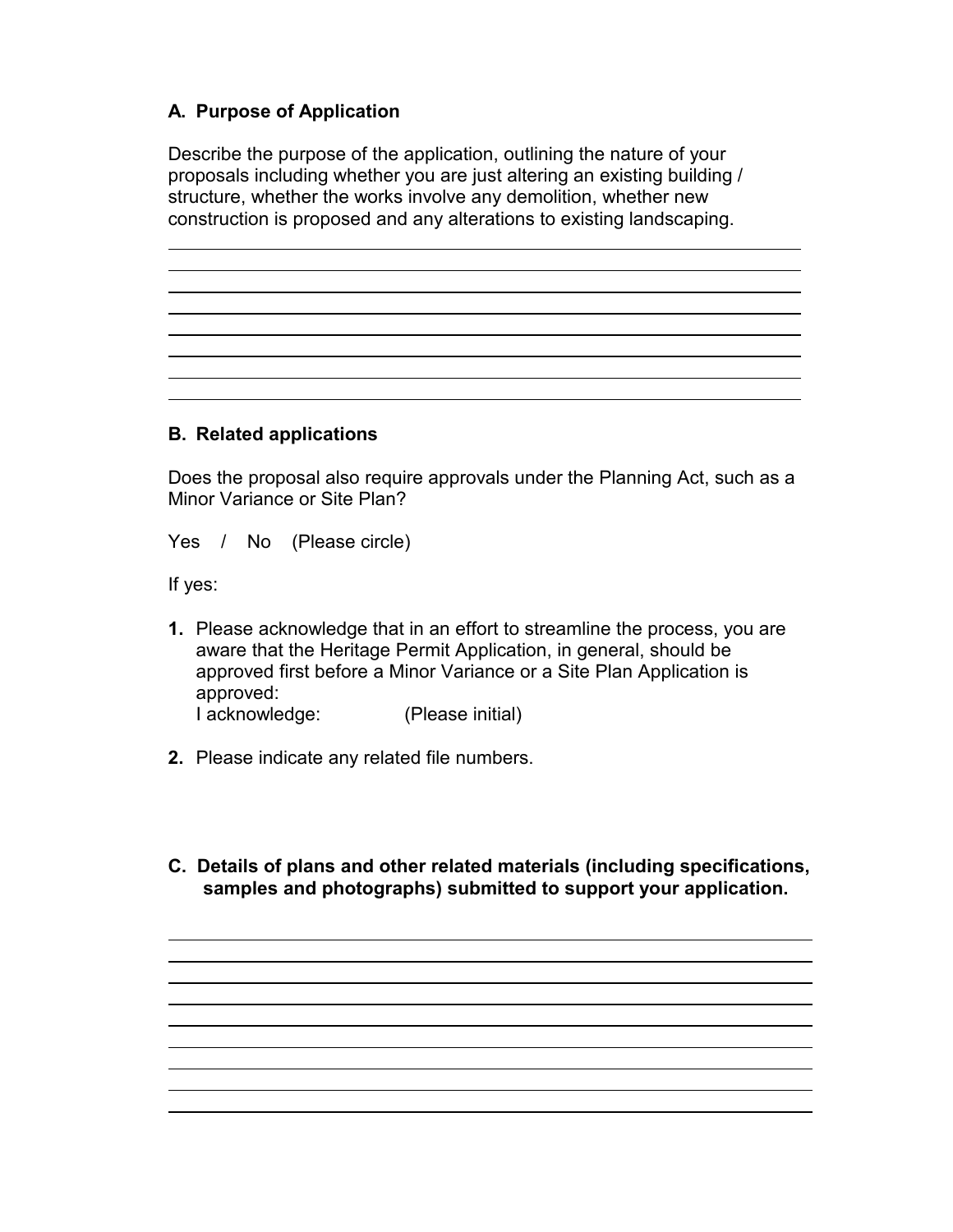# **D. Extent of alterations (including colour, material and finish)**

| Item(s) to be<br>changed        | Existing | Proposed |
|---------------------------------|----------|----------|
| Chimney                         |          |          |
| Cladding                        |          |          |
| <b>External Doors</b>           |          |          |
| Windows                         |          |          |
| <b>Exterior trim</b>            |          |          |
| Fencing / means of<br>enclosure |          |          |
| Porch / veranda                 |          |          |
| Roof                            |          |          |
| <b>Foundation Walls</b>         |          |          |
| Other                           |          |          |
| Other                           |          |          |
| Other                           |          |          |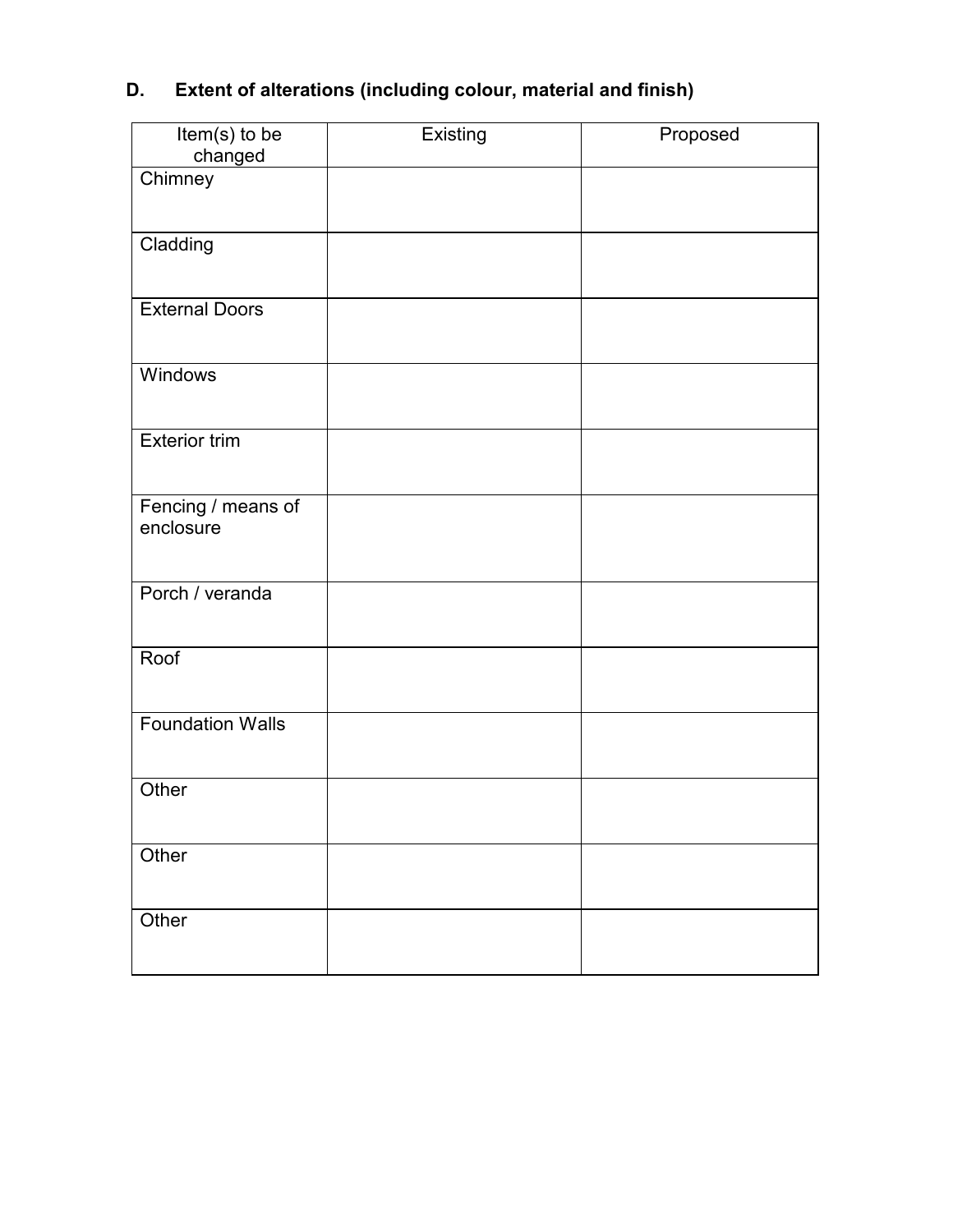#### **E. Declaration & Signature**

I hereby declare that the statements made herein are, to the best of my belief and knowledge, a true and complete representation of the purpose and intent of this application.

I have reviewed the submission requirements and understand that incomplete applications may not be accepted.

I also understand that the proposal must comply with all other applicable legislation and by-laws and that other approvals, if required, must be described clearly in Section B of this application (e.g. Minor Variance, Site Plan, Building Permit e.t.c.)

I acknowledge that any change to the approved drawings, however small, must be re-submitted for approval. Failure to do this may result in work stoppage and charges and/or fines under the Ontario Heritage Act.

I acknowledge that the Town of Newmarket staff and members of Heritage Newmarket may visit the property that is the subject of this application for the purpose of evaluating the merits of the application.

I acknowledge that personal information on this form is collected under the authority of the Ontario Heritage Act and will be used to process Heritage Permit Applications and the information may also be released to the public.

| <b>Owner's Signature</b>     | Date |
|------------------------------|------|
| <b>Owner's Signature</b>     | Date |
| Authorized Agent's Signature | Date |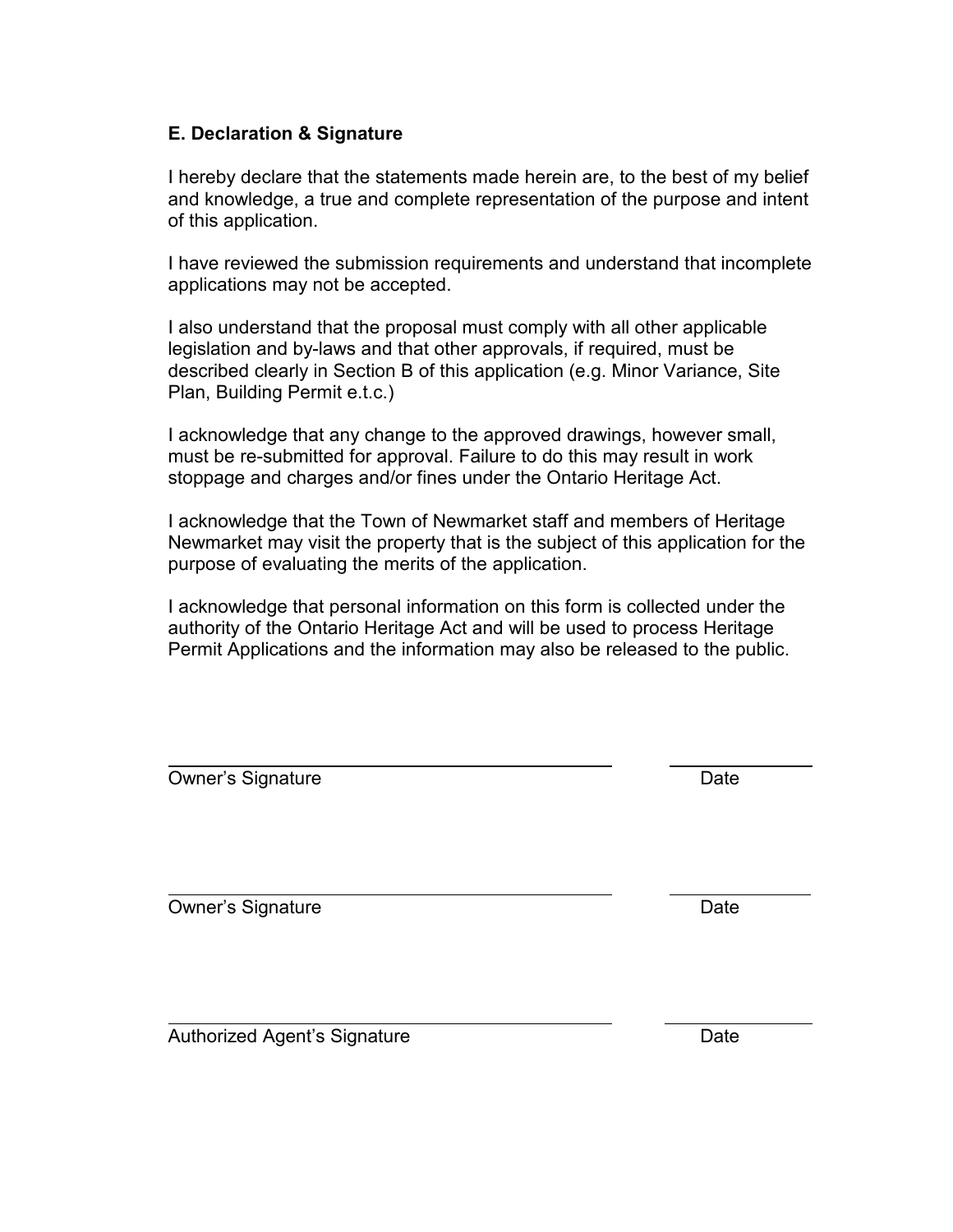# **Heritage Permits**

A Heritage Permit is required to undertake external changes to properties designated under Part IV of the Ontario Heritage Act 1990, as amended (the Act). The Act provides a process to ensure that any change to the exterior of a designated property does not alter it in such a way that the reasons for designation are diminished.

Any external works that alter or change the appearance of the property (including its buildings, structures and important landscaping) are likely to require a Heritage Permit**.** 

#### **Examples of external works that will require a Heritage Permit include:**

- Additions to an existing building or an accessory structure on the designated property.
- Replacement of windows and doors.
- Change in window or door openings
- Removal and/or installation of porches, verandas, canopies, cladding and chimneys.
- Change in trim, roofing, cladding and painting of building exterior
- Removal and / or installation of a deck, fence, gate, trellis, arbours and /or gazebos.

## **Examples of works that do not require a Heritage Permit include:**

- Routine maintenance and minor repairs that do not change the exterior appearance of the main building, accessory structures and/or landscaping.
- Re-roofing in material and colour similar to existing material and colour
- Repairs to, and replacement of eaves troughs and downspouts unless these are ornamental and integral to the heritage character and appearance of the building.
- Re-pointing of brick and repairs to chimneys.

A Heritage Permit for demolition, relocation or de-designation of heritage properties are discouraged and are generally not supported by staff or Heritage Newmarket.

Each property designated under Part IV of the Ontario Heritage Act has a bylaw that provides the reasons for designation and details the main heritage attributes of that property. Any external changes must be consistent with these.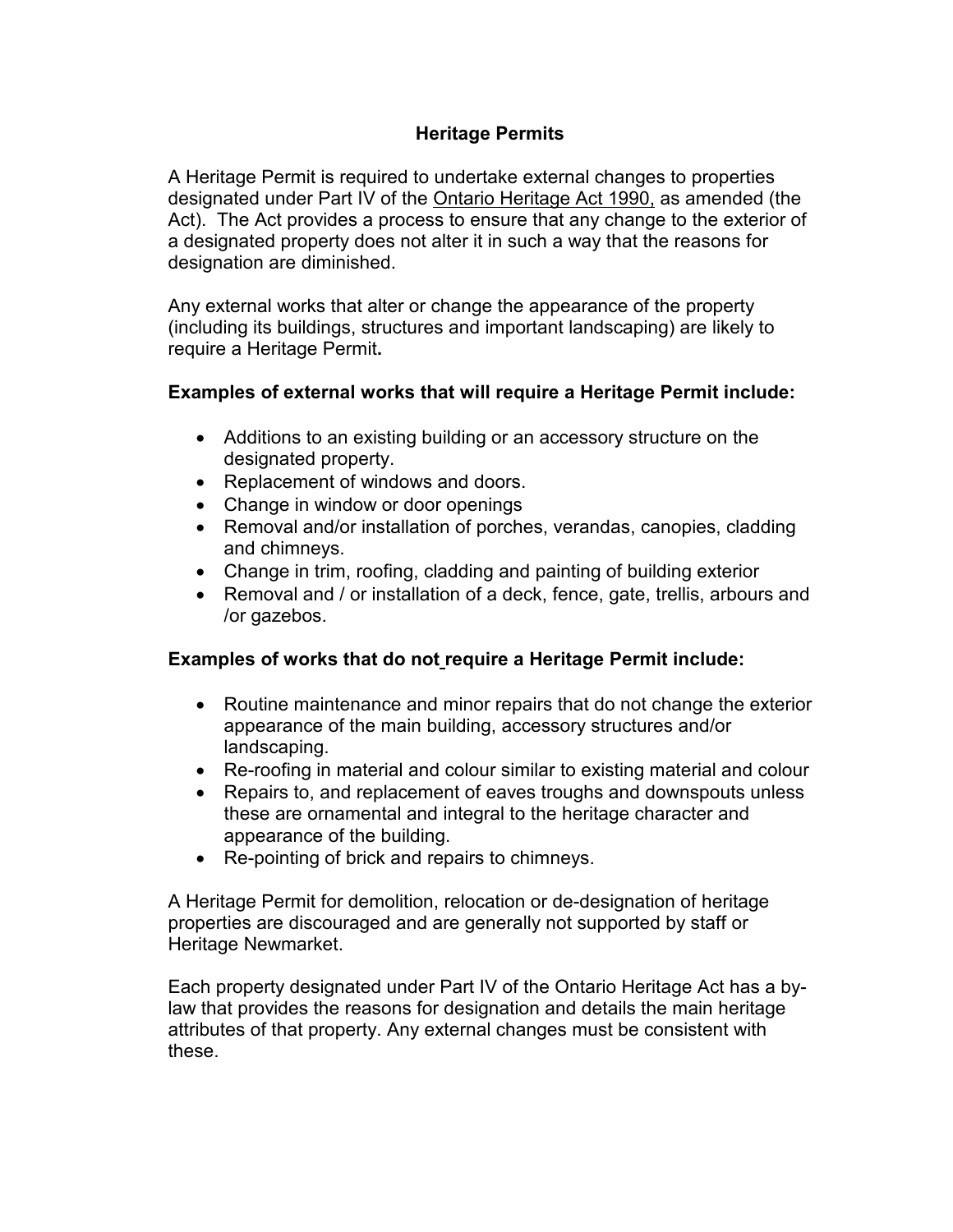A Heritage Permit Application is considered in the context of the policies in the Town of Newmarket Official Plan and the designating by-laws of individual properties. Relevant guidelines, including the Historic Downtown Newmarket Design Guidelines and those offered by Government Agencies, such as the Federal Governments "Standards and Guidelines for the Conservation of Historic Places in Canada" are also taken into account.

## **Heritage Permit Approval Process**

Heritage Newmarket is an advisory Committee to the Council on heritage matters. It was constituted under Section 28 of the Ontario Heritage Act and makes recommendations to the Council on heritage matters, including Heritage Permit applications. However the Town Council makes the final decision whether or not to approve a Heritage Permit Application.

Detailed below are the processes that a Heritage Permit application generally goes through:

| 1. | Application received by Planning & Building Services.                  |  |  |
|----|------------------------------------------------------------------------|--|--|
| 2. | The Owner / Agent receives confirmation that the application is        |  |  |
|    | complete or receives the reasons why the application is not complete   |  |  |
|    | and what additional information must be submitted. The 90 day period   |  |  |
|    | only begins on the date the complete application is received.          |  |  |
| 3. | Application is reviewed by Staff. This may include a site visit to the |  |  |
|    | property.                                                              |  |  |
| 4. | Staff prepare a Heritage Permit Report and Recommendation. This        |  |  |
|    | report is then circulated to members of Heritage Newmarket to review.  |  |  |
|    | Members may also wish to visit property.                               |  |  |
| 5. | Application is placed on the agenda for consideration by Heritage      |  |  |
|    | Newmarket at their next meeting (Meetings occur once every two         |  |  |
|    | months).                                                               |  |  |
| 6. | Heritage Newmarket makes a recommendation and forwards this to         |  |  |
|    | Council for final approval, if necessary.                              |  |  |
| 7. | The Application is considered by the Town Council, within 90 days of   |  |  |
|    | the date of receipt and they either:                                   |  |  |
|    | Approve the application;                                               |  |  |
|    | Approve the application subject to conditions; or                      |  |  |
|    | Refuse the application.                                                |  |  |
| 8. | The applicant can either:                                              |  |  |
|    | Accept the decision;                                                   |  |  |
|    | Appeal the conditions to the OLT; or                                   |  |  |
|    | Appeal the decision to the OLT.                                        |  |  |

Under Section 33 (4) of the Ontario Heritage Act, Council shall render its decision within 90 days of the receipt of a complete Heritage Permit application. Within the 90 day period, Council must either consent to the application, consent to it subject to conditions or refuse the application.